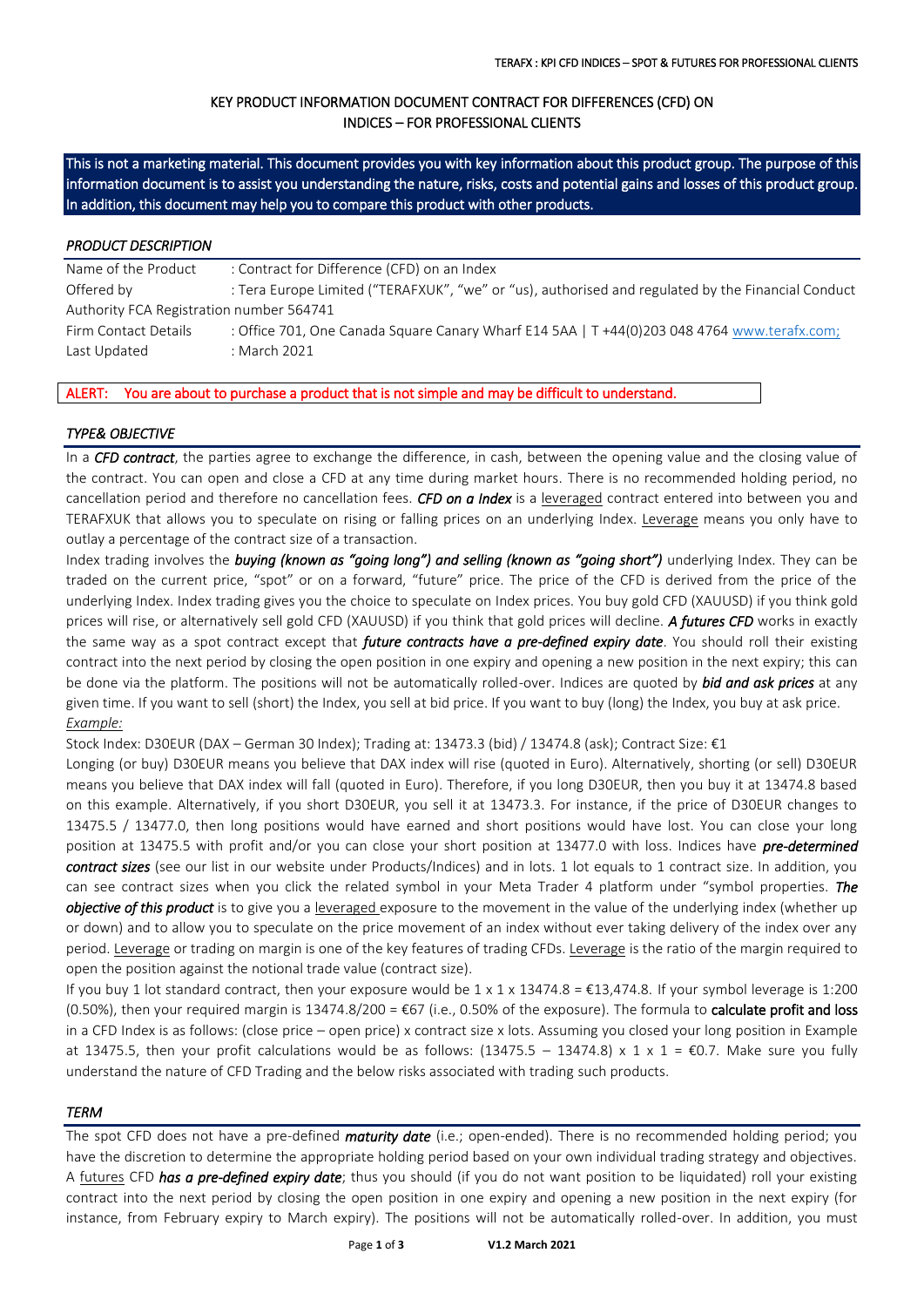maintain sufficient margin in your account to keep your positions open. Trading on margin means you could quickly lose your trading balance.

# *INTENDED INVESTOR*

Professional investors (you need to meet the professional client eligibility criteria to be a professional investor; see our website for details) aiming to speculate on movements in Indices market:

- The investor must have a high risk tolerance
- The investor must be aware of the fact that losses may exceed deposits
- The investor must understand the mechanics and risks of leveraged trading including the use of margin

### *RISKS*

| Risk Indicator: |                        |  |  |  |  |  |     |  |  |  |  |
|-----------------|------------------------|--|--|--|--|--|-----|--|--|--|--|
|                 | Lower Risk<br><b>.</b> |  |  |  |  |  | MBK |  |  |  |  |
|                 |                        |  |  |  |  |  |     |  |  |  |  |

The above summary risk indicator is a guide to the level of risk of this product compared to other products. It shows the probability of incurring a monetary loss on the product due to market changes, or as a result of TERAFXUK being unable to pay money out. We have classified this product as 7 out of 7 (i.e., highest risk class). This risk factor includes the assumption that you can hold the product even for a short period of time for speculation purposes. This rates the potential losses from future performance at a very high level (7) and poor market conditions could impact our capacity (6) to pay you. The product can be denominated in a currency other than the currency of your account; therefore the return can be subject to additional changes, depending on the exchange rate fluctuations. The risk indicator assumes you keep the product. The product does not include capital protection against market risk.

- o Leverage Risk: Trading risks are magnified by leverage. CFD trading requires you to maintain a certain level of funds (called margin) in your account to keep your positions open. It is calculated by taking a percentage of the contract size as explained above in Example. As the exposure is significantly higher than the margin due to leverage, a small adverse movement in the underlying Index may cause a substantial loss to your deposit. See our scenario analysis at the bottom of this document to have a better understanding.
- o Currency Risk: The contract currency of the CFD may be different from the base currency of your account. For instance, your account/base currency may be GBP however, you may trade D30EUR. The final proceed you will get depends on the exchange rate between the two currencies (GBP and EUR). The proceeds may not be worth as much as they would have been at the onset of trade due to an adverse movement in the exchange rate. This risk is not considered in the indicator shown above.
- o Counterparty risk: CFDs are "Over the Counter" (OTC) products, implying that they are not traded on a licensed financial market or on an organized exchange such as London Stock Exchange. Basically, CFD is a contract entered into between you and us. The CFD products that we offer can only be closed with us and not with any other CFD provider. Therefore, you are exposed to the risk of TERAFXUK as a counterparty. We may not be able to fulfil our obligations to you including the risk that we may not be able to pay you. In this case, you could lose your entire deposit, however, you may benefit from a consumer protection scheme (FSCS). Please refer to [www.fscs.org.uk](http://www.fscs.org.uk/) for detailed information. The risk indicator shown above does not consider the consumer protection.
- o TERAFXUK does not segregate all professional client funds from its own money in accordance with FCA's Client Asset rules. Where you are required to provide us with variation margin, such money will cease to be client money and we will transfer the money out of the client segregated account. We will hold the variation margin under a title transfer collateral arrangement (TTCA).
- o Margin Risk: We may close your open CFD trade if you do not maintain the minimum margin that is required, if you are in debt to us, or if you contravene market regulations. This process may be automated.
- o Gap/Slippage Risk: Markets are sometimes very volatile, especially during data announcements and volatility tend to rise under unexpected developments regarding a currency. The quoted prices may move sharply from one level to the next, implying that your order may be executed at a worse price than you had intended.
- o Technical Risks: Trading largely depends on technology; i.e., PC, mobile phone, tablets and internet are used to connect and trade for your own account. Therefore, disruptions in said services may lead to delays in the opening and closing of transactions. TERAFXUK assumes no responsibility under these circumstances.